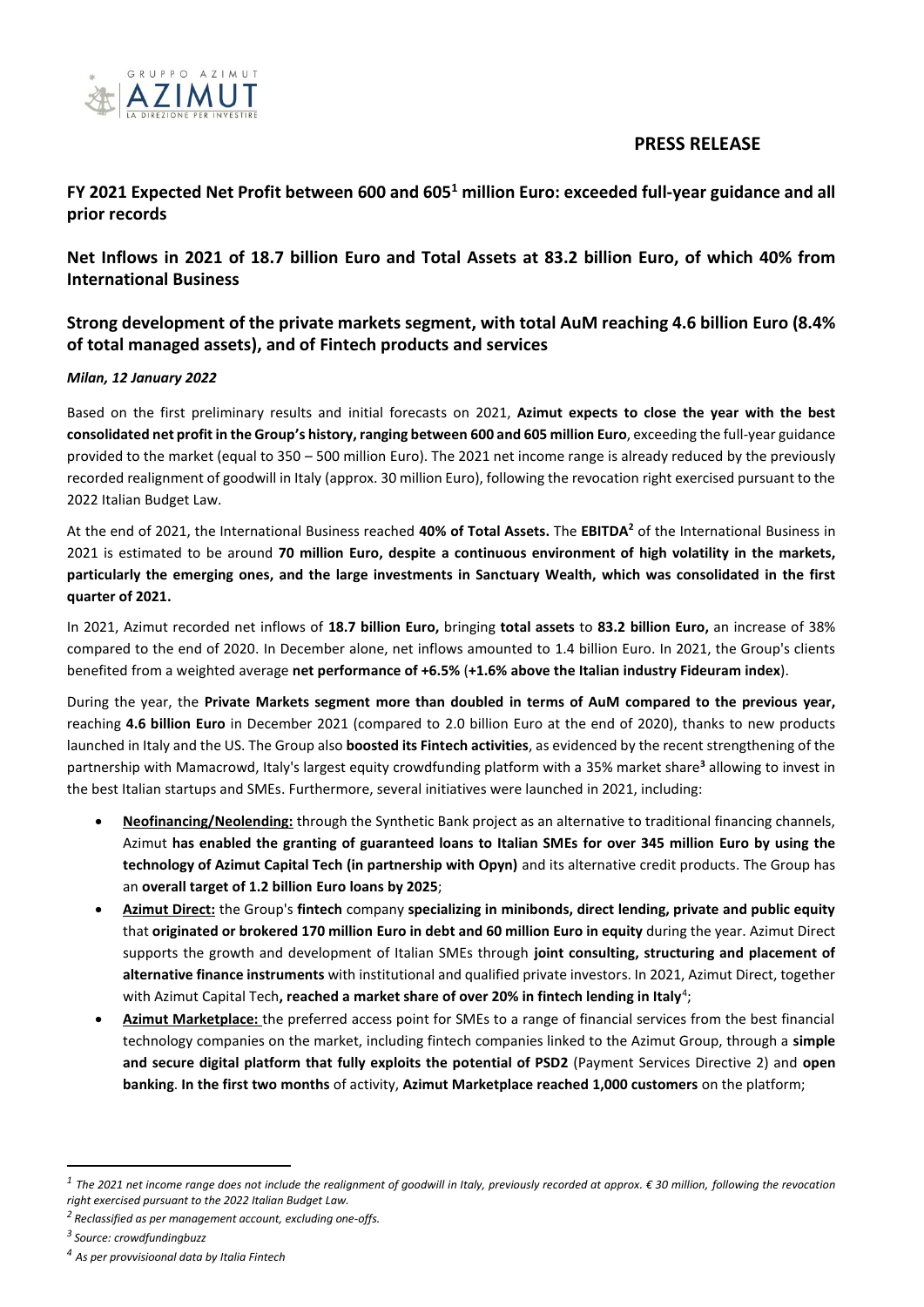

• **AZIM Token:** the **world's first Security Token** in asset management that has tokenized a portfolio of loans to Italian SMEs worth 5 million Euro, thereby transforming investments that are usually illiquid, such as those in private markets, into liquid and immediately transferable investments thanks to blockchain technology.

Through the development of these initiatives and further launches of new products and services in support of enterprises, **Azimut** aims to become a **preferred access point for all Italian companies seeking credit and advisory services with high added value**. At the same time, these solutions allow retail clients to diversify their portfolio and to **yield an adequate return** in a world of zero-negative rates. Moreover, Azimut is able to assist companies that need to structure equity operations or grow internationally, given its presence across 17 countries.

On the recruitment side, the Group's activity in Italy recorded 141 new hires in 2021, bringing the total number of financial advisors to 1,840 at the end of the year.

Lastly, Azimut filed an application with the local authority for a change in fees applied to Luxembourg funds that will align the method of calculating variable fees ("performance fees") with the latest ESMA guidelines. This new calculation system will result in a TER ("Total Expense Ratio") in line with the historical average, with a higher recurring component and the introduction of a system whereby in the event of underperformance against the benchmark, part of the recurring fees will be refunded. The Company will provide new information and further details on the new commission structure once the authorization process with the relevant supervisory authorities has been completed.

Gabriele Blei, CEO of the Group, comments: *"The three-year period that just ended put a management team of 5 CEOs to the test, with a pandemic that saw governments and central banks intervening with unprecedented measures. Over the past three years, we generated cumulative net profits of over 1.35 billion Euro, while clients enjoyed a net weighted average performance of over +16% over the same period. The internationalization of our distribution and asset management activities, driven by the Global Team, have become a cornerstone for future growth. The democratization of private markets in Italy and abroad, which today represent 8.4% of AuM, is a further element of diversification, product innovation and value creation for clients and shareholders. Investments in the fintech space will lead us towards new businesses and a further evolution of the Group. Azimut represents a diversified holding company which operates across different sectors and geographies, with an unexpressed intrinsic value that the market has not yet fully appreciated. The dedication and passion of the employees at Azimut, to whom we are very grateful, will lead the market to correctly value our company. According to our estimates based on both local market multiples as well as M&A transactions in the respective countries, the sum of the parts of foreign operations, private markets, fintech and traditional business are worth around 8-10 billion Euro."*

Pietro Giuliani, Chairman of the Group, comments: *"In 2021, Azimut clients benefited from a net performance of +6.5%<sup>5</sup> compared to +4.9% of our competitors, leading to a one-year outperformance of +1.6%<sup>6</sup> . Over the past 25 years, the same comparison shows an outperformance for Azimut clients of +0.8% per year. All the talks made in the past about the costs of our products are definitively swept away by the above numbers: Azimut provides its customers with net returns of approximately +1% per annum above those of its competitors. We are able to do this thanks to the passion and professional attitude of our financial advisors, bankers and managerslocated in more than 17 countries around the world. This places Azimut as the only Italian asset manager –able to provide a 24-hour coverage of global financial markets while investing our clients' money. Net profits of over 600 million euros and net inflows of 18.7 billion realized in 2021 confirm the superiority of our Group compared to its peers for more than 7 years, both in terms of growth and profitability. Since our listing in July 2004, Azimut shares generated a total return of returned +1,193%<sup>7</sup> (making it the third best performing stock on the Italian Stock Exchange and by far the best among financial, banking and insurance stocks), providing shareholders a +68% performance per annum for over 17 years."*

 $\overline{a}$ 

<sup>5</sup> *Weighted average performance of UCITS funds of Azimut Group companies*

<sup>6</sup> *Fideuram index of Italian mutual funds*

<sup>7</sup> *Bloomberg Total Return including dividends paid and reinvested in the stock*